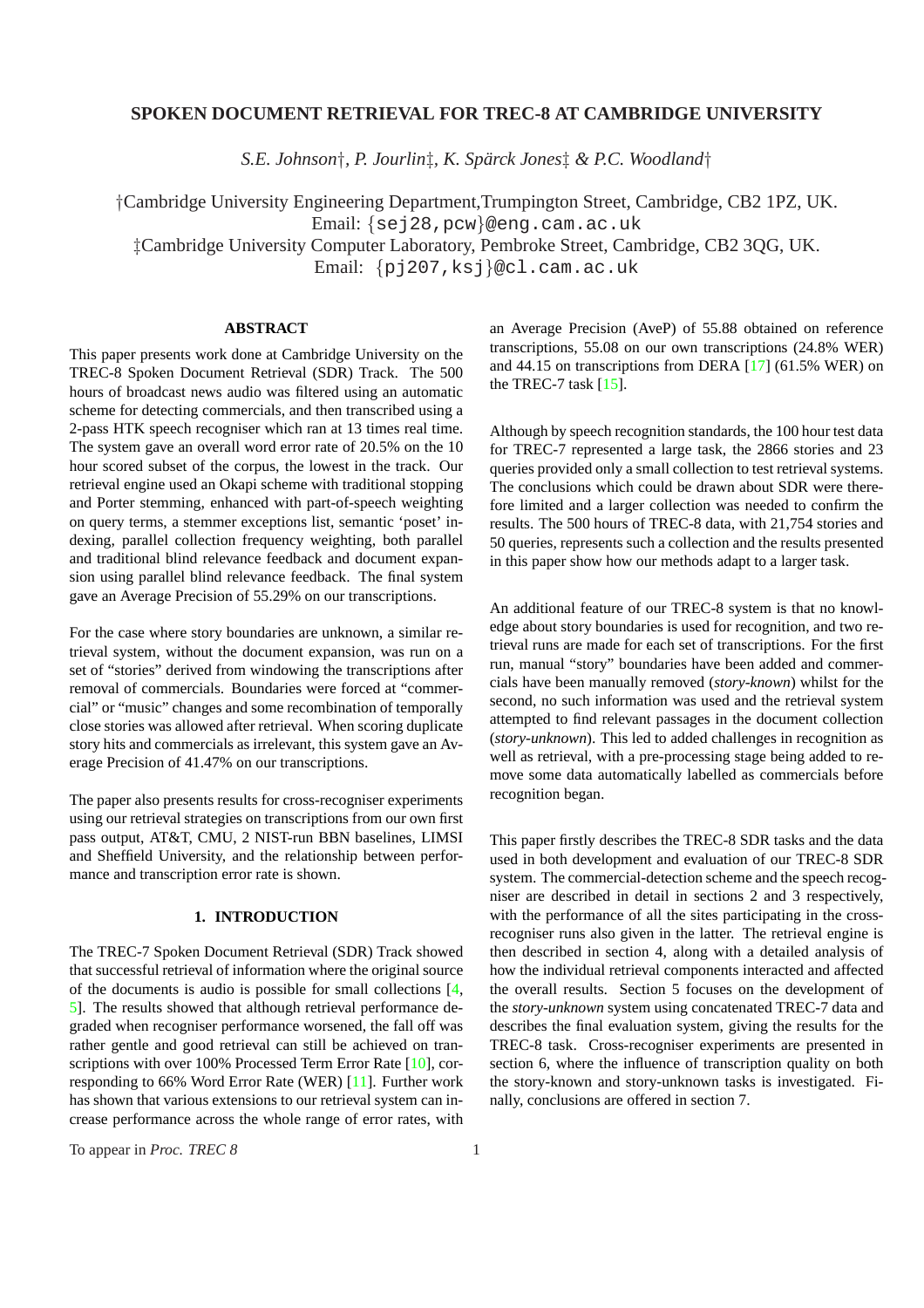#### **1.1. Description of TREC-8 SDR Tasks**

The TREC-8 SDR track contains two main tasks. The first, story-known (SK) SDR, is similar to the TREC-7 SDR track, with audio from American broadcast radio and TV news programs provided along with a list of manually-generated *story* (or document) boundaries. Natural language *text* queries, such as "What natural disasters occurred in the world in 1998 causing at least 10 deaths?" are then provided and participating sites must submit a ranked list of potentially relevant documents after running a recognition and retrieval system on the audio data. Real relevance assessments generated by humans are then used to evaluate the ranked list in terms of the standard IR measures of precision and recall. For TREC-8, sites may also run their retrieval system on a "reference" transcription which uses manually-generated closed-caption data, and on other automatically generated transcriptions from NIST (*baselines*) or from other participating sites (*cross-recogniser*).

The second TREC-8 task assumes no knowledge of the story boundaries at both recognition and retrieval time (story-unknown case). The end points of the shows are given as the start time of the first "story" and end time of the last "story" but no other story information, including the location of commercial breaks within the show, can be used. Retrieval then produces a ranked list of shows with time stamps, which are mapped in the scoring procedure to their corresponding story identifiers (IDs). All but the first occurrence of each story is marked irrelevant, as are commercials, before the standard scoring procedure is applied.

For both tasks in TREC-8, the recognition is an *on-line* task, i.e. for any given audio show, only data and information derived from before the day of broadcast can be used. Therefore, unlike for TREC-7, unsupervised adaptation on the test collection can only use data up to and including the current day. Retrieval however is *retrospective* and can use any data up until the last day of the document collection (June 30th 1998). Further details can be found in the TREC-8 specification [6].

## **1.2. Description of Data**

There are two main considerations when describing the data for SDR. Firstly the audio data used for transc[rip](#page-9-0)tion, and secondly the query/relevance set used during retrieval. Table 1 describes the main properties of the former, whilst Table 2 describes the latter, for the *development* (TREC-7) and *evaluation* (TREC-8) data sets.<sup>1</sup>

|                         | TREC-7 (dev) | TREC-8 (eval)      |
|-------------------------|--------------|--------------------|
| Nominal Length of Audio | 100 hours    | $500$ hours $(SU)$ |
| Number of Documents     | 2,866        | 21,754 (SK)        |
| Approx. Number of Words | 770,000      | 3,900,000 (SK)     |
|                         |              | 4,700,000 (SU)     |
| Average Doc length      | 269 words    | $180$ words $(SK)$ |

Table 1: Description of data used

| Number of Queries                   | 23         | 50                 |
|-------------------------------------|------------|--------------------|
| Average Length of Query             | 14.7 words | 13.7 words         |
| Mean # Rel Docs per Query 17.0 docs |            | $36.4$ docs $(SK)$ |

Table 2: Description of query and relevance sets used

## **2. AUTOMATIC DETECTION OF COMMERCIALS**

To enable both the case of known and unknown story boundary SDR to be investigated, the recognition must be run on all of the 500 hours of audio without using any knowledge of the story boundaries. Since a substantial portion of the data to be transcribed was known to be commercials and thus irrelevant to broadcast news queries, an automatic method of detecting and eliminating such commercials would potentially reduce the number of false matches, thereby increasing the precision of the overall system. Removing commercials early on in processing would also reduce the amount of data that needed to be transcribed and hence speed up the overall recognition system. The first stage of our SDR system was thus a commercial detector designed to eliminate automatically some sections of audio thought to correspond to commercials, whilst retaining all the information-rich news stories.

#### **2.1. Development on TREC-7**

The commercial detector was based on finding segments of repeated audio using a direct audio search (described in [12]), making the assumption that (usually) only commercials are repeated. Experiments were performed on the 8.7 hours of TREC-7 SDR data from ABC by searching for segments of similar audio within the data. The results from using 2 sliding [win](#page-9-0)dow systems with length  $L$  and skip  $S$  to generate the initial segments are given in Table 3 along with a system which uses the automatically generated wideband segments from our 1997 Hub-4 segmenter [7]. Since the segmentation and commercial detection processes interact, results after both stages are given.

| Segments   | Cut-Off |                      | Alone        |           | $+Segmentation$     |
|------------|---------|----------------------|--------------|-----------|---------------------|
| Generation |         | Non-Story            | <b>Story</b> | Non-Story | Story               |
| Automatic  | low     | 31.59%               | $0.00\%$     | 46.27%    | $\overline{1.30\%}$ |
| WB segs    | medium  | 36.94%               | 0.01%        | 51.62%    | 1.31%               |
|            | high    | 39.97%               | 0.24%        | 54.65%    | 1.54%               |
| Slide      | low     | $\overline{59.41\%}$ | $0.17\%$     | 68.35%    | 1.38%               |
| $L=10s$    | medium  | 62.45%               | 0.39%        | 70.27%    | 1.56%               |
| $S=2s$     | high    | 64.53%               | 0.57%        | 71.83%    | 1.69%               |
| Slide.     | low     | 50.30%               | 0.05%        | 58.72%    | 1.33%               |
| $L=20s$    | medium  | 57.75%               | 0.38%        | 65.21%    | 1.60%               |
| $S=4s$     | high    | 63.92%               | 1.25%        | 70.41%    | 2.44%               |

Table 3: Proportion of story/non-story rejected by direct search on coded audio for TREC-7 ABC data

A low cut-off threshold on the shorter window-length system was chosen to maximise the rejection of commercials whilst keeping the rejection rate of genuine stories below 0.2%. The effect of relabelling segments shorter than a certain smoothing length,  $T_s$ , which appeared between two segments labelled as commercials was investigated, with the results given in Table 4.

<sup>&</sup>lt;sup>1</sup>Only 49 of the 50 queries for TREC-8 were adjudged to have relevant documents within the TREC-8 corpus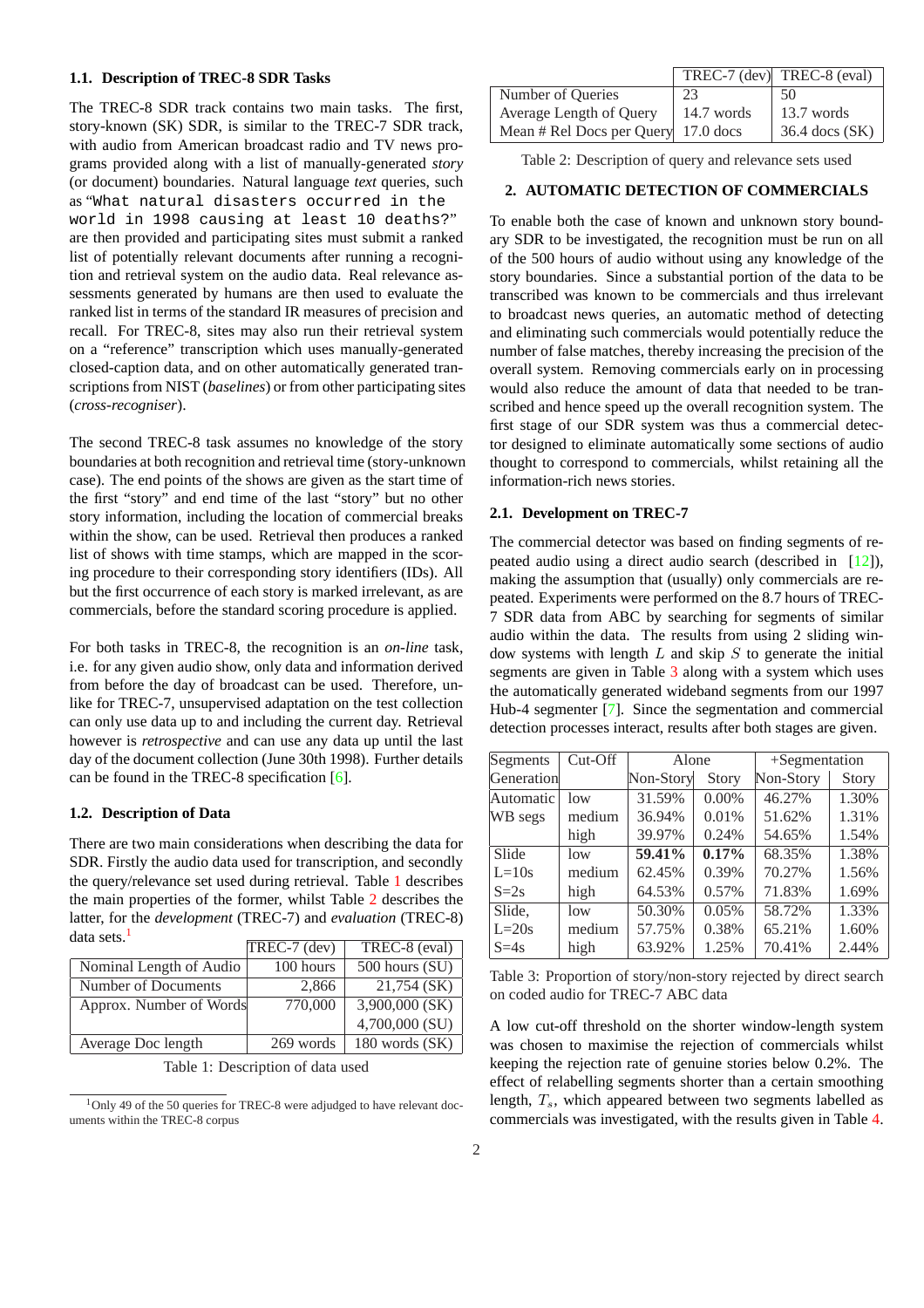This shows that smoothing for up to a minute between detected commercial segments increases the performance of the commercial rejection system.

| $T_s$ (s)  | Non-story Rejection | <b>Story Rejection</b> |
|------------|---------------------|------------------------|
| $0$ (none) | 59.41%              | $0.17\%$               |
| 30         | 62.31%              | 0.17%                  |
| 60         | 70.90%              | 0.17%                  |
| 90         | 73.34%              | 0.45%                  |

Table 4: Effects of smoothing on TREC-7 ABC data

These general principles were used in the design of the TREC-8 system, but some changes and additions were made to reflect the different nature of the TREC-8 story unknown task: for example, only data broadcast before the current day can be used to identify commercials in TREC-8.

### **2.2. The TREC-8 System**

In a more realistic scenario, the user is not likely to be interested in retrieving information which has been re-broadcast, (i.e. *repeats*) whether it be a commercial or a news story. However, the TREC-8 evaluation set-up meant it was better to retain segments containing news content even if they were repeats, whilst eliminating those repeated segments which correspond to commercials. Safeguards were therefore added to try to reduce the probability of any matching audio which was not a commercial being falsely rejected during the commercial detection stage.



Figure 1: The commercial detection process

A block diagram of the commercial detection process used for the TREC-8 evaluation is given in Figure 1. Audio of the current show was analysed into 5 second windows with a window shift of 1s. Each window was characterised by the covariance matrix of the (wideband) PLP cepstral coefficients as used in the subsequent speech recognition passes. A broadcast history was built up which consisted of the windows for a certain amount of broadcast data (typically 20 hours) from that broadcaster, running up to a few days before the date of the current show. The delay was introduced to reduce the probability of an actual news story occurring in the broadcast history being directly re-broadcast in the current show. The broadcast history was initialised using the January 1998 TDT-2 data and rolled through the TREC-8 SDR evaluation data as the data was processed.

Each segment in the current show was then compared to the segments in the broadcast history. If the arithmetic harmonic sphericity distance [1] between the covariance matrices of the segments was less than a threshold, then the pair was marked as "matching". Note that a non-zero threshold was necessary, even when looking for identical audio, since there is no guarantee that the sampling and w[in](#page-9-0)dow shifts in each case are synchronous with the audio event in question.

For a segment to be marked as a true repeat, the number of matches between the segment and the broadcast history had to be above a given threshold, to reduce the number of false alarms due to similar, but not identical audio (for example for segments which overlapped by say 80%) matching erroneously. The probability of a re-broadcast story being labelled as a repeat was further reduced by defining the number of different days in the broadcast history which must be involved in the match before the segment was accepted as a repeat.

The merging process was then applied which relabelled as *intermediates* any small gaps which occurred between two segments already labelled as *repeats*. The intermediates were then relabelled as commercials, only if the resulting smoothed "commercial" was less than a critical length, the repeats always being relabelled as commercials. For the CNN shows a show "grammar" (constructed from the CNN TREC-7 data) was used to constrain the locations in the audio that could be labelled as commercials. Due to the limited time resolution of the commercial labelling process, conservative start and end points were also used.

### **2.3. Results for the TREC-8 System**

Since the audio was eliminated at an early stage and could not be recovered later during processing, a very conservative system, COMM-EVAL, which removed 8.4% of the audio, was used for the evaluation. A contrast run, COMM-2, which removed 12.6% of the audio, was later made to see the effect of relaxing the tight constraints on the system. The breakdown of data removed using these systems compared to the manually generated story labels is given in Table 5. Note that these "reference" labels are not an exact reflection of the story/commercial distinction, since a few commercials have been wrongly labelled as stories and some portions of genuine news have not had story labels added and hence are erron[eo](#page-3-0)usly scored as commercials; however they offer a reasonable indicator of the performance of the commercial detector within the context of this evaluation.

The results show that automatic commercial elimination can be performed very successfully for ABC news shows. More false rejection of stories occurs with CNN data, due to the frequency of short stories, such as sports reports, occurring between commercials. The amount of commercial rejection with the VOA data is low, due mainly to the absence of any VOA broadcast history from before the test data. However, overall the scheme worked well, since 97.8% of the 42.3 hours of data removed by the COMM-EVAL system (and 95.0% of the 63.4 hours removed by the contrast COMM-2 run) were labelled as non-story in the reference.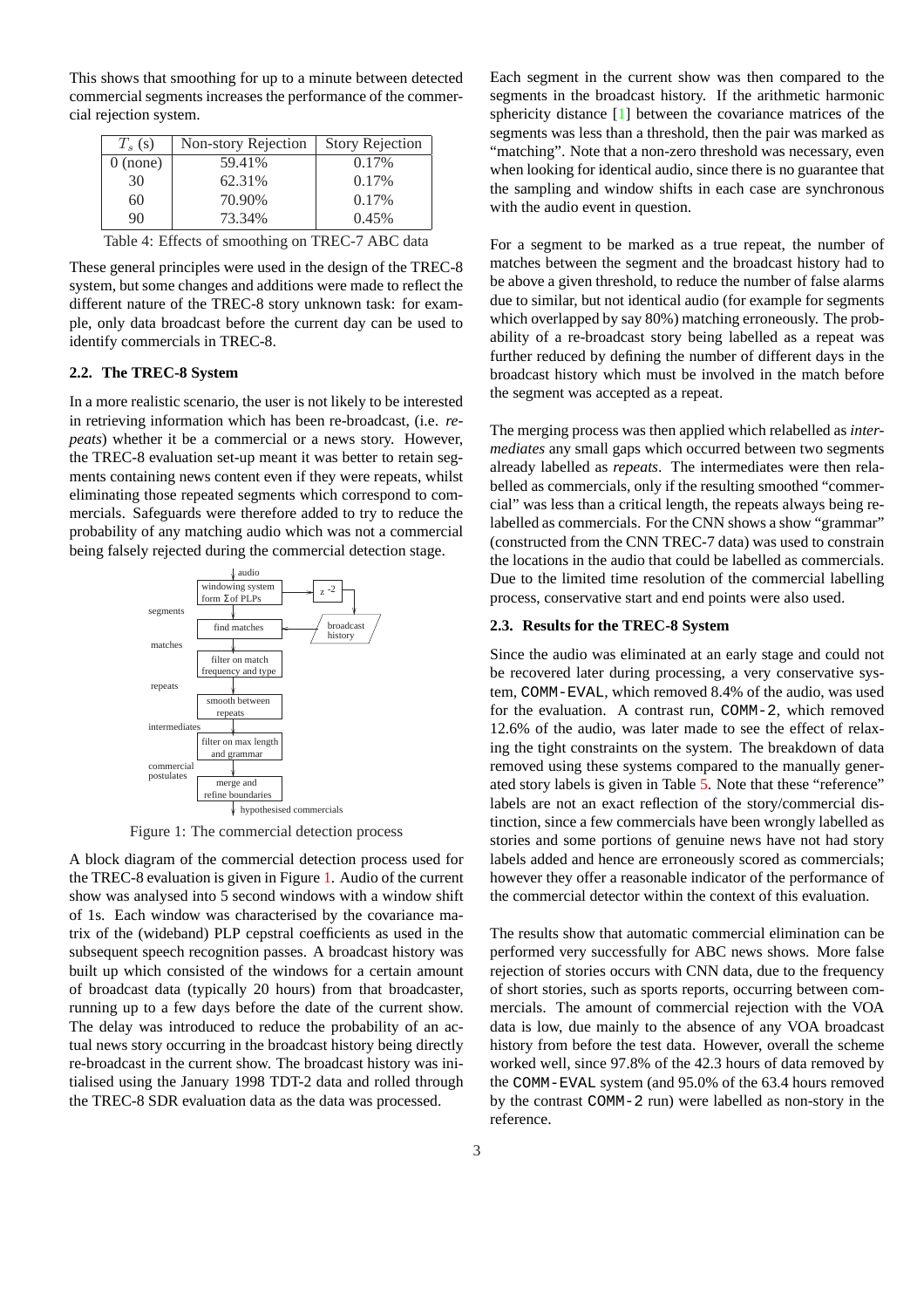<span id="page-3-0"></span>

|                |            | <b>NULL-DIUTIUS</b>                     | ownes              | тош                        |
|----------------|------------|-----------------------------------------|--------------------|----------------------------|
|                | <b>CNN</b> | 26.19hr=35.7%                           | $2822s=0.46%$      | $27.0$ hrs= $11.0\%$       |
| <b>COMMABC</b> |            | 12.78hr=65.5%                           | $28s = 0.02\%$     | $12.8$ hrs= $20.5\%$       |
| <b>EVAL</b>    | <b>PRI</b> | $1.93hr=16.6%$                          | $297s = 0.10\%$    | 2.0hrs= $2.2\%$            |
|                | <b>VOA</b> | $0.47$ hr= 5.0%                         | $132s = 0.04\%$    | $0.5$ hrs= $0.5%$          |
|                | ALL        | $41.4$ hrs= $36.3\%$                    | $0.9$ hrs= $0.2\%$ | $42.3$ hrs= $8.4\%$        |
|                | <b>CNN</b> | $43.26$ hr=59.0% $10640$ s=1.73%        |                    | $46.2 \text{hrs} = 18.9\%$ |
| <b>COMMABC</b> |            | 13.78hr=70.6%                           | $107s = 0.07\%$    | 13.8hrs=22.1%              |
| $-2$           | PRI        | $2.60hr = 22.4%$                        | $416s = 0.14\%$    | 2.7 $hrs = 2.9%$           |
|                | <b>VOA</b> | $0.56$ hr= 6.0%                         | $208s = 0.06\%$    | $0.62$ hrs= $0.6\%$        |
|                |            | $60.2 \text{hrs} = 52.9\%$ 3.2hrs=0.81% |                    | $63.4$ hrs= $12.6\%$       |

Table 5: Amount of data rejected during commercial elimination

## **3. THE TREC-8 HTK BROADCAST NEWS TRANSCRIPTION SYSTEM**

After the commercial detection and elimination, the data is automatically segmented and classified by bandwidth and gender. The segmenter initially classifies the data as either wideband (WB) speech, narrowband (NB) speech or pure music/noise, which is discarded. The labelling process uses Gaussian mixture models and incorporates MLLR adaptation. A gender-dependent phone recogniser is then run on the data and the smoothed gender change points and silence points are used in the final segmentation. Putative segments are clustered and successive segments in the same cluster are merged (subject to the segment length remaining between 1 and 30 seconds). The TREC-8 segmenter, which ran in approximately 0.75x real time, included a revised mixture model for music and applied new insertion penalties, but is essentially similar to the system described in [7] with the modifications for faster operation from [18].

Since silence, music and noise are discarded during segmentation, it is interesting to note the interaction between this sta[ge](#page-9-0) and the commercial elimination phase. The resu[lts, g](#page-9-0)iven in Table 6, show that the proportion of data discarded by the segmenter decreases from 9.5% to 7.4% if applied after the commercial elimination stage.

|                 | before seg. | after seg. |
|-----------------|-------------|------------|
| Original        | 502.4       | 454.6      |
| Commercial Elim | 460.2       | 426.0      |

Table 6: Number of hours of audio retained during processing

The main transcription system used a continuous mixture density, tied-state cross-word context-dependent HMM system based on the CUHTK-Entropic 1998 Hub4 10xRT system [18]. The speech was coded into 13 static cepstral coefficients (including C0) and their first and second derivatives. Cepstral mean normalisation was applied over each segment. After commercial detection and segmentation, a 2-pass recognition sy[stem](#page-9-0) was applied. The initial transcription pass through the data, denoted CUHTK-p1, used gender-independent, bandwidth-specific triphone models, with a 60,000 word 4-gram language model to produce a single best hypothesis. The gender of each segment was then labelled by choosing the most likely alignment of this transcription using male and female HMMs. Top-down covariancebased clustering [9] was then applied on a gender and bandwidth

specific basis to all the segments broadcast on a given day and MLLR transforms were generated for these clusters using the first pass transcriptions.

The second pass used the MLLR-adapted gender-dependent triphone models with a 108,000 word 3-gram mixture language model to generate lattices from which a one-best output was generated using a 4-gram model. This transcription, denoted CUHTK-s1u, was used for the story-unknown retrieval experiments, whilst the story-known transcription, CUHTK-s1, was simply generated by filtering this output using the known story boundaries. The overall system gave a word error rate of 15.7% on the November 1998 Hub4 evaluation data and 20.5% on the 10-hour scored subset of the TREC-8 evaluation data and runs in about 13xRT on a single processor of a dual processor Pentium III 550MHz running Linux.

The HMMs were trained using 146 hours of broadcast news audio running up to 31st January 1998, supplied by the LDC and used for the 1998 Hub-4 task. The gender-independent wideband models were generated initially, then narrowband models were created by single pass retraining using a band-limited (125Hz to 3750Hz) analysis. Gender-specific models were generated using a single training iteration to update the mean and mixture weight parameters.

Three fixed backoff word-based language models were trained, from broadcast news text, newspaper texts and acoustic transcriptions, which were all generated using data from before 31st January 1998. The first model was built using 190 million words of broadcast news text, covering 1992-1996 (supplied by the LDC), Nov. 1996 to Jan. 1998 (from the Primary Source Media Broadcast News collection) and Jan. 1998 (from the TDT-2 corpus transcriptions). The LDC also supplied the 70m words from the Washington Post and Los Angeles Times covering 1995 to Jan. 1998, which were used for the newspaper texts model. The third model was built using 1.6m words from the 1997 and 1998 acoustic training transcriptions and 1995 Marketplace transcriptions. Single merged word based models were created which resulted in effectively interpolating the three models, forming a single resultant language model. The final 60k language model had 6.0m bigrams, 14.6m trigrams and 9.4m 4-grams, whilst the 108k model had 6.2m, 14.8m and 9.4m respectively.

#### **3.1. WER Results from Cross-Recogniser Runs**

As well as our own transcriptions (*CUHTK-s1*) we used several alternative sets to assess the effect of error rate on retrieval performance. These came from manually generated closed-captions, both unprocessed (*cc-unproc*) and with some standard text processing of numbers, dates, money amounts and abbreviations (*cc-proc*); two baselines produced by NIST using the BBN Rough'N'Ready transcription system, (*NIST-B1* and *NIST-B2*), including a fixed and dynamically updated language model respectively; transcriptions from recognisers from LIMSI, Sheffield University, AT&T, and Carnegie Mellon University (*CMU*); and the output of the first pass of our system (*CUHTK-p1*).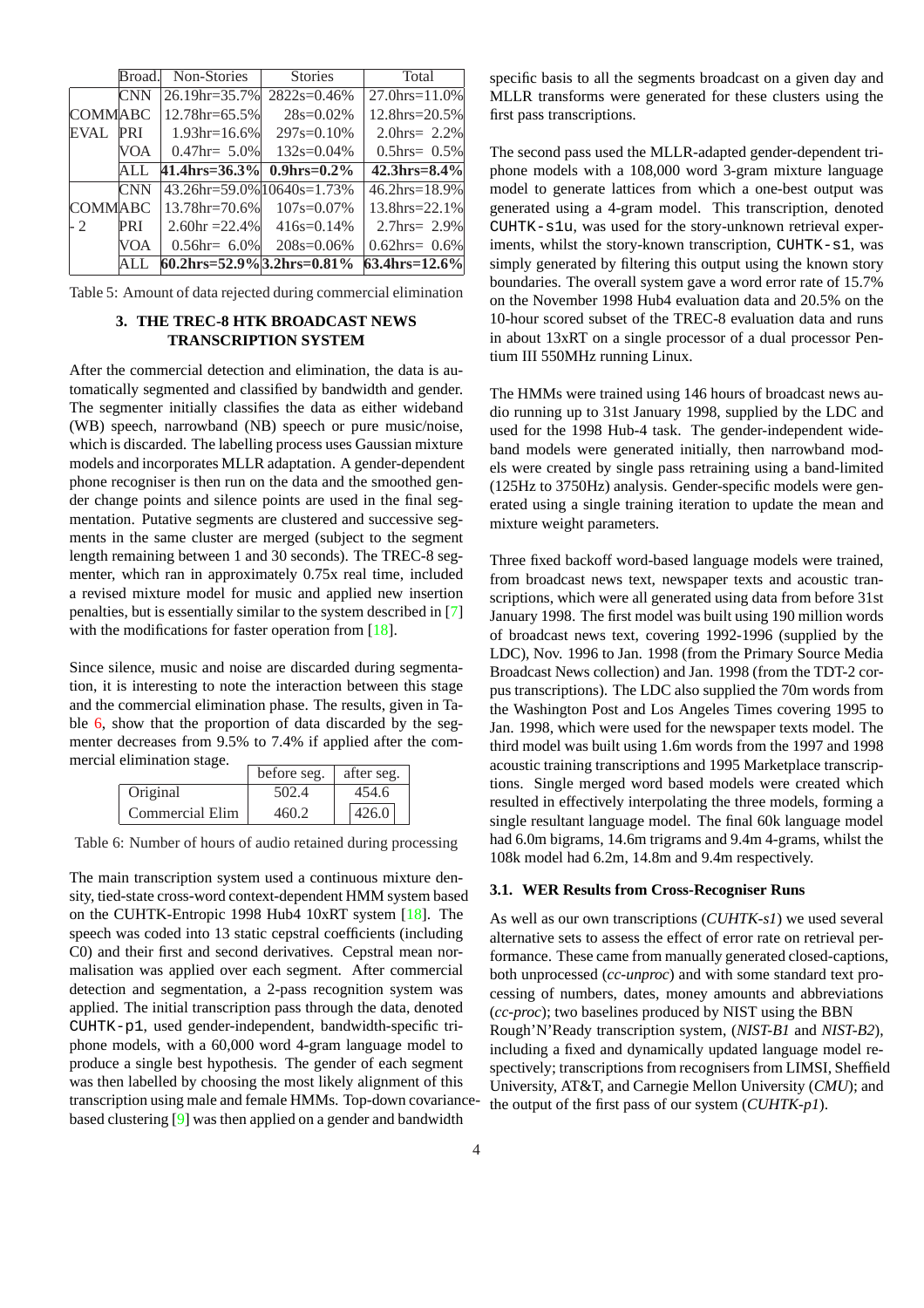<span id="page-4-0"></span>A 10-hour subset of the TREC-8 (story-known) evaluation data was taken and detailed transcriptions made by the LDC for scoring the recognisers. The results are given in Table 7.

| Recogniser          | Corr. | Sub. | Del. | Ins. | Err  |
|---------------------|-------|------|------|------|------|
| cc-proc             | 92.7  | 2.4  | 4.9  | 1.5  | 8.8  |
| cc-unproc           | 88.8  | 4.1  | 7.1  | 1.2  | 12.4 |
| <b>CUHTK-s1</b>     | 82.4  | 14.0 | 3.7  | 2.9  | 20.5 |
| <b>LIMSI</b>        | 82.0  | 14.6 | 3.4  | 3.5  | 21.5 |
| CUHTK-p1            | 77.3  | 18.5 | 4.2  | 3.9  | 26.6 |
| NIST-B <sub>2</sub> | 76.5  | 17.2 | 6.2  | 3.2  | 26.7 |
| NIST-B1             | 75.8  | 17.8 | 6.4  | 3.3  | 27.5 |
| AT&T                | 75.8  | 20.4 | 3.8  | 5.1  | 29.3 |
| Sheffield           | 71.9  | 22.0 | 6.1  | 3.9  | 32.0 |
| <b>CMU</b>          | 39.6  | 28.1 | 32.3 | 4.0  | 64.4 |

Table 7: WER on 10 hour subset of TREC-8 evaluation data

The results show that the CUHTK-s1 automatic transcriptions are very good, suggesting that the error rate, though some distance from that for the manually-generated closed caption transcriptions, is still low enough not to degrade retrieval performance substantially. It is pleasing to note that the relatively simple CUHTK-p1 system, which uses a smaller vocabulary, has no adaptation and runs in around 3 times real time, gives a reasonably low word error rate.

#### **4. RETRIEVAL SYSTEM**

The basic system we used for SK retrieval in TREC-8 is similar to that presented at TREC-7  $[11]$ , but the final system also contains several new devices. These include Semantic Poset Indexing (SPI) and Blind Relevance Feedback for query expansion, both on the test collection itself (BRF) and a parallel corpus (PBRF), all of which have be[en s](#page-9-0)hown to increase performance on the TREC-7 task [14, 15]. A new technique called Parallel Collection Frequency Weighting (PCFW) is also presented along with an implementation of document expansion using the parallel corpus within the framework of the Probabilistic Model.

#### **4.1. System Descrip[tion](#page-9-0)**

#### *4.1.1. Preprocessing*

A term  $t_i$  is a set of words or word sequences from queries or documents which are considered to be a unique semantic unit. We call the first set of operations which define the relationship between terms and their components *preprocessing*. The following preprocessing techniques are sequentially applied on all transcriptions and queries before indexing and retrieval.

The words are first made lower case and some punctuation characters are removed. Hyphens and digital numbers were kept even though they do not occur in the ASR-transcribed documents.<sup>2</sup> Some sequences of words are then mapped to create single compound words. and some single-word mappings are also

applied to deal with known stemming exceptions and alternative (possibly incorrect) spellings in the manual transcriptions. The list of compound words and mappings was created manually for our TREC-7 SDR system  $[11]$ . A set of non-content (stop) words was removed from all documents and queries, with an additional set also being removed from just the queries, e.g. {find,documents,..}. Abbreviations, (in several forms) are mapped into single words, e.g.  $[C. N. N. \rightarrow \text{cm}].$  $[C. N. N. \rightarrow \text{cm}].$ 

The use of Porter's well-established stemming algorithm [19] allows several forms of a word to be considered as a unique term, e.g.  $t_i(train) = \{train, training, trainer, trains, ...\}.$ Unlike the mapping techniques, this algorithm is not limited by

the use of a fixed thesaurus and therefore every *new* word [in a](#page-9-0) test collection can be associated with its various forms.

#### *4.1.2. Indexing*

The *index* (inverted) file contains all the information about a given collection of documents that is needed to compute the document-query scores. For the collection, each term  $t_i$  in the term-vocabulary has an associated:

- *collection number*  $n(t_i)$ : the number of documents which at least one of the components of  $t_i$  occurs in.
- list of *term frequencies*  $tf(t_i, d)$ , which is the number of occurrences of all of the components of  $t_i$  in document d.

The index file also contains the number of documents in the collection, N, and the length of each document  $dl(d_i)$ .

Semantic Poset Indexing (SPI) [14] is used to allow  $tf(t_i, d)$  and  $n(t<sub>i</sub>)$  to take into account some semantic relationships between terms. More specifically, semantic poset structures based on unambiguous noun hyponyms from WordNet [2] and a manuallybuilt geographic locations tree [were](#page-9-0) made. A term occurring in a poset is then redefined as the union of itself and all more specific terms in the poset associated with that term, before the statistics are calculated. For example, the term freq[ue](#page-9-0)ncy for a term  $t_i$ thus becomes the sum of the frequencies of occurrence of itself and all more specific related terms within a given document.

#### *4.1.3. Retrieval*

A part-of-speech (POS) tagger is run over the queries and the weight of each query term  $t_i$  is scaled by a factor  $pos(t_i)$  using the POS weighting scheme from our TREC-7 system [11]. The score for a document with respect to a given query is then obtained by summing the combined weights,  $cw(t_i, d_j)$ , for each query term  $t_i$  according to the following formulae:

$$
cw(t_i, d_j) = \frac{pos(t_i) \cdot (\log N - \log n(t_i)) \cdot tf(t_i, d_j) \cdot (K+1))}{K \cdot (1 - b + b \cdot ndl(d_j)) + tf(t_i, d_j)}
$$

$$
n(t_i) = \sum_{d_i \in D} \begin{cases} 0 & \text{if } (t_i, d_i) = 0\\ 1 & \text{if } (t_i, d_i) > 0 \end{cases}
$$

$$
dl(d_j) = \sum_{d_i \in D} tf(w, d_j) \qquad ndl(d_j) = \frac{dl(d_j) \cdot N}{N!}
$$

$$
dl(d_j) = \sum_{w \in V} tf(w, d_j) \qquad \qquad null(d_j) = \frac{at(a_j) \cdot N}{\sum_{d \in D} dl(d)}
$$

<sup>&</sup>lt;sup>2</sup>One might think that some hyphens should be removed from the manually transcribed documents (e.g. health-related) whereas others should not (e.g. anti-abortion). Because of a lack of preliminary experiments we decided not to remove any hyphens or digits.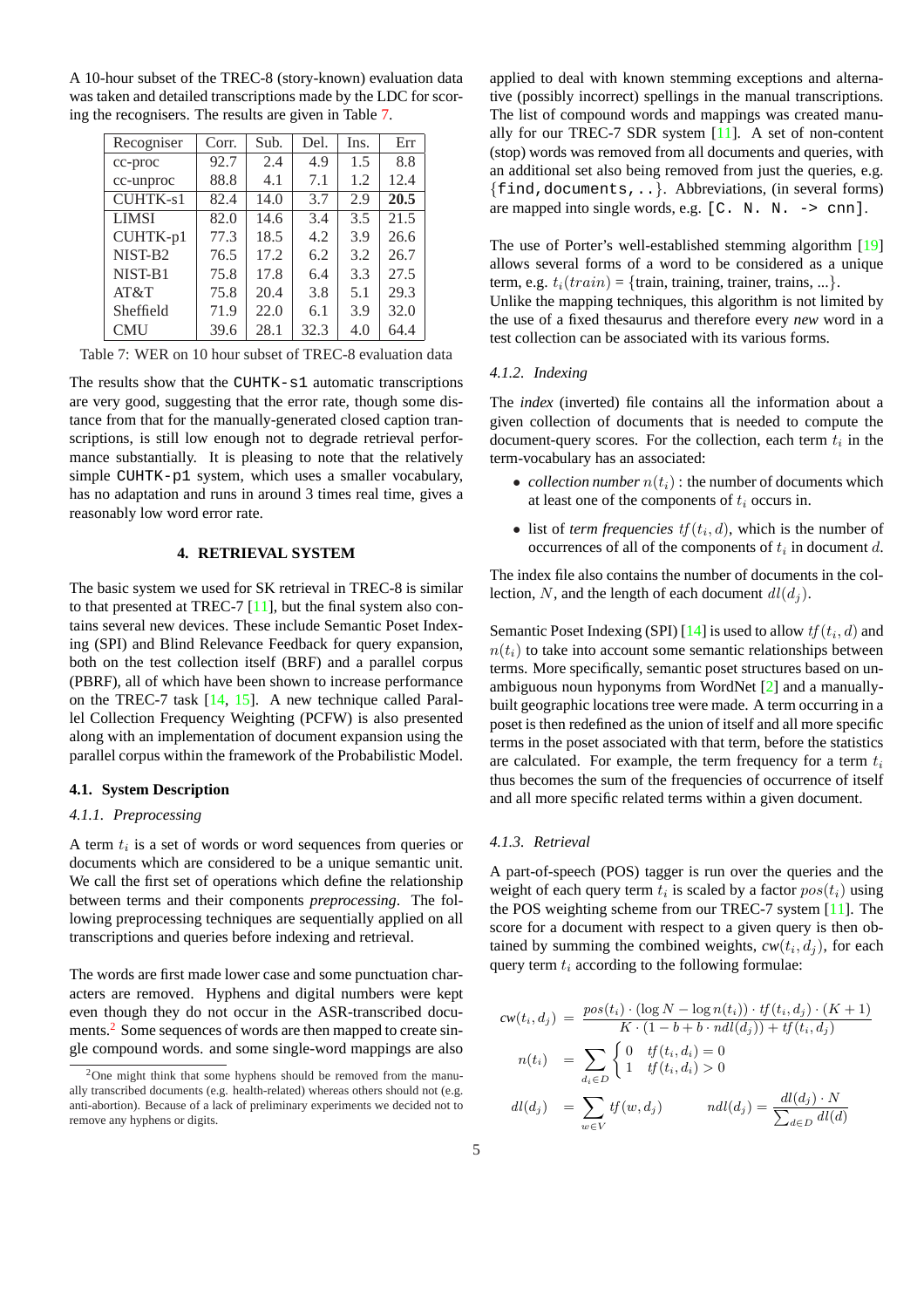where  $V$  is the term vocabulary for the whole document collection  $D$ ; and  $K$  and  $b$  are tuning constants

#### *4.1.4. Blind Relevance Feedback (BRF)*

When the documents in the collection are ranked according to a given query, it is possible to expand the query by adding several terms which occur frequently within the top documents but rarely within the whole collection. The  $T$  terms which obtain the highest Offer Weight are added to the query. The Offer Weight of a term  $t_i$  is :

$$
ow(t_i) = r \cdot \log \left[ \frac{(r+0.5)(N-n-R+r+0.5)}{(n-r+0.5)(R-r+0.5)} \right]
$$

where  $R$  is the number of top documents which are assumed to be relevant;  $r$  the number of assumed relevant documents in which at least one component of  $t_i$  occurs; n the total number of documents in which at least one component of  $t_i$  occurs; and N is the total number of documents in the collection.

#### *4.1.5. Document Parallel Blind Relevance Feedback (DPBRF)*

The method of document expansion described within the Vector Model in [20] at TREC-7, can also be used within the probabilistic framework. By considering a document as a *pseudo-query*, it is possible to expand that document using BRF on a parallel collection. For a given document, the 100 terms with the lowest  $n(t_i)$  [are](#page-9-0) used as the pseudo-query. BRF is then applied on the parallel collection (with  $R = 10$ ) and the top 400 terms are added to the original document with a term frequency based on their Offer Weight.

### *4.1.6. Parallel Collection Frequency Weighting (PCFW)*

If the test collection is small or contains many transcription errors, the values of  $n(t_i)$  may not be sufficiently reliable to use in the prediction of relevance. It is possible to exploit the larger, higher quality parallel collection to obtain better estimates for  $n(t_i)$  (and N), to use within the combined weights formula. The collection number,  $n(t_i)$ , for a given term is therefore replaced by the sum of the collection number for that term on the test corpus and the parallel corpus; with the number of documents,  $N$ , being adjusted accordingly.

#### *4.1.7. The Final System*

The index file was made as follows:

- 1. Preprocess & apply SPI to the test collection to give  $I_t$
- 2. Preprocess & apply SPI to parallel collection to give  $I_p$
- 3. Perform DPBRF using the pseudo queries from the test collection documents on  $I_p$  and add the new terms into the index file  $I_t$ .
- 4. Replace the collection frequency weights in  $I_t$  with the PCFWs derived from  $I_t$  and  $I_p$  and update N accordingly.

The query file was produced by:

- 1. Preprocess the original natural language request file and attach a POS weight (POSW) to each query term.
- 2. Perform PBRF using  $I_p$  and add the new terms to the query.
- 3. Perform BRF on  $I_t$  and add the new terms to the query.

#### *4.1.8. The Parallel Collection*

The parallel collection used in DPBRF, PBRF and PCFW is composed of 51, 715 stories extracted from the L.A. Times, Washington Post and New York Times over the period of Jan 1st to June 30th 1998. This contains the TREC-8 SDR test collection period (Feb 1st to June 30th 1998).

## **4.2. Experiments on TREC-8 SK SDR**

The AveP results for our final system on all the sets of transcriptions made available is given in Table  $13$  in section 6. Here we concentrate on the effect on performance of each aspect of the system on our own CUHTK-s1 transcriptions.

## *4.2.1. Results on the CUHTK-s1 Tra[nscr](#page-7-0)iptions*

It is important to try to understand the contribution of each individual device towards the overall performance of the IR system. Table 8 gives the values of AveP we obtain by progressively decomposing the system.

Lines 1 and 2 show that the addition of all these devices together led to [a](#page-6-0) relative increase in AveP of 23%. Lines 3-5 show that adding just PBRF or BRF individually improve the performance over a system with no blind relevance feedback, but applying PBRF alone gives better results than their combination.

Lines 6-11 show that the improvement due to PCFW is reduced by the use of PBRF. BRF degrades the performance even more when PCFW is present. A similar behaviour can be observed on lines 12-15 for POSW, namely that adding POSW increases performance on the basic system, but degrades when all the other devices are also included. However, this is not the case for DP-BRF, as lines 16-17 show that including DPBRF when all other devices are present increases AveP by 5.7% relative.

SPI exhibits a rather different behaviour. It has no significant effect on the baseline system (see lines 18-19), but since the parallel corpus was indexed with SPI, all the devices apart from POSW were affected by the use of this technique. Lines 20 and 21 show that AveP reached 56.72% when SPI was not used and thus SPI actually degraded the performance by 2.5% relative. By comparing lines 20 and 22, we can see that the poor contribution of BRF was due to the inclusion of SPI.

In summary, the inclusion of the techniques discussed increased AveP by 23% relative. Some interaction between the devises was found and it was noted that an AveP of 56.72% could be achieved if SPI had not been included. The corresponding AveP on the processed closed-caption data was 57.66%.

## **5. THE STORY-UNKNOWN (SU) SYSTEM**

For the SU evaluation, no knowledge of the manually-labelled story boundaries can be used either in retrieval or recognition. The system must present a ranked list of show:time stamps, which are mapped to the corresponding story (or commercial) IDs before retrieval performance evaluation, with commercials and duplicates scored as irrelevant.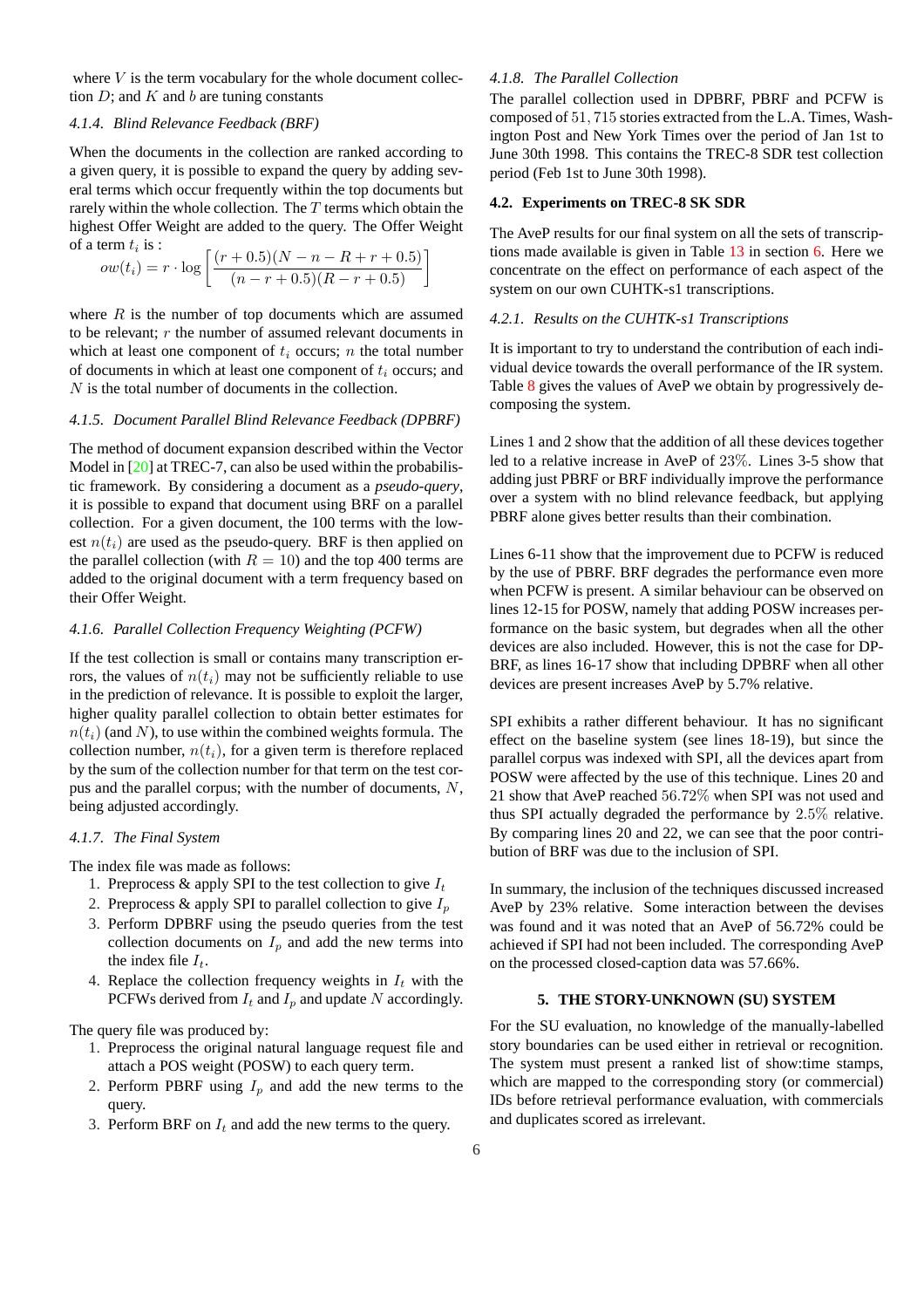<span id="page-6-0"></span>

|                |                          | <b>SPIDPBRFPCFWI</b>     |                          | PUS W                        | PBKF                     | RKL                      | Aver  | P@30  |
|----------------|--------------------------|--------------------------|--------------------------|------------------------------|--------------------------|--------------------------|-------|-------|
| 1              | $\overline{\phantom{0}}$ |                          |                          |                              | -                        |                          | 44.96 | 35.17 |
| $\mathfrak{2}$ | Y                        | Y                        | Y                        | Y                            | Y                        | Y                        | 55.29 | 40.34 |
| $\overline{3}$ | Y                        | $\overline{\mathrm{Y}}$  | Y                        | Y                            | $\overline{\phantom{a}}$ | -                        | 50.63 | 38.16 |
| $\overline{4}$ | Y                        | Y                        | Y                        | Y                            | Y                        | -                        | 55.69 | 41.16 |
| 5              | Y                        | Y                        | Y                        | Y                            |                          | Y                        | 54.27 | 39.66 |
| 6              | Y                        | $\overline{Y}$           | $\overline{\phantom{a}}$ | Y                            | $\overline{\phantom{0}}$ | -                        | 49.50 | 37.28 |
| 7              | Y                        | Y                        | Y                        | Y                            | -                        | -                        | 50.63 | 38.16 |
| 8              | Y                        | Y                        |                          | Y                            | Y                        | -                        | 55.61 | 41.43 |
| 9              | Y                        | Y                        | Y                        | Y                            | Y                        |                          | 55.69 | 41.16 |
| 10             | Y                        | Y                        | -                        | Y                            | Y                        | Y                        | 55.32 | 40.41 |
| 11             | Y                        | Y                        | Y                        | Y                            | Y                        | Y                        | 55.29 | 40.34 |
| 12             |                          |                          | -                        | $\qquad \qquad \blacksquare$ |                          | -                        | 44.96 | 35.17 |
| 13             |                          |                          |                          | Y                            |                          | -                        | 45.90 | 35.65 |
| 14             | Y                        | Y                        | Y                        |                              | Y                        | Y                        | 55.49 | 40.95 |
| 15             | Y                        | Y                        | Y                        | Y                            | Y                        | Y                        | 55.29 | 40.34 |
| 16             | Y                        |                          | Y                        | Y                            | Y                        | Y                        | 52.28 | 38.10 |
| 17             | Y                        | Y                        | Y                        | Y                            | Y                        | Y                        | 55.29 | 40.34 |
| 18             | $\overline{\phantom{a}}$ | $\overline{\phantom{a}}$ | $\overline{\phantom{a}}$ |                              |                          | $\overline{\phantom{a}}$ | 44.96 | 35.17 |
| 19             | Y                        |                          |                          |                              |                          |                          | 44.99 | 34.90 |
| 20             |                          | Y                        | Y                        | Y                            | Y                        | Y                        | 56.72 | 42.72 |
| 21             | Y                        | Y                        | Y                        | Y                            | Y                        | Y                        | 55.29 | 40.34 |
| 22             |                          | $\overline{\mathrm{Y}}$  | Y                        | Y                            | $\overline{\mathrm{Y}}$  |                          | 55.99 | 42.31 |

Table 8: Breakdown of results on the CUHTK-s1 transcriptions showing different combinations of the retrieval techniques

Two main approaches to the SU task exist, the first consists of labelling story boundaries automatically and then running the standard retrieval engine; whilst the second never explicitly finds the story boundaries, but rather locates the relevant passages in the transcriptions and performs some merging of temporally close relevant passages to reduce the possibility of producing multiple hits from the same story source. We investigated one technique from each approach, namely Hearst's texttiling  $[8]$  for topic boundary detection and a windowing/ recombination system.

For development, the 100 hours of TREC-7 SDR test data was used. [Th](#page-9-0)is did not exactly model the TREC-8 SU task, since the commercials had already manually been removed from the data, but offered a reasonable basis to compare the different systems. Two methods of scoring were used, the first is the official evaluation scoring procedure, where all instances of a story other than the first one are scored as irrelevant (named *dup-irrel*). The second, by removing all duplicates before scoring, was more lenient and provided an indication of the "best" performance that could be achieved if a perfect merging system (that removed duplicates, but did not re-score or re-order the ranked list) were added after retrieval. This was named *dup-del* and represents a reasonable indication of the potential of any given system.

A simple experiment was conducted to compare a text-tiling system with a windowing system. Text-tiling was originally designed to group paragraphs in long textual reports together and therefore is not ideally suited to the SU-SDR task, since the transcriptions contain no case, sentence or paragraph information. "Pseudo" paragraphs of 10s of speech were made for each show

and the default text-tiling parameters [8] were used along with some additional abbreviations processing, to obtain the "tile" boundaries. Our standard retriever, similar to our TREC-7 system [11], was then used to produce the final ranked list. The windowing system made pseudo-stori[es](#page-9-0) of a given length and skip before running the retriever as before. The results are given in Table 9. The windowing system seemed to offer greatest potenti[al an](#page-9-0)d hence the basis of the SU system was chosen to be a sliding window of length 30 seconds and skip 15 seconds.

| System                 | dup-irrel | dup-del | #"Stories" |
|------------------------|-----------|---------|------------|
| TREC-7 Story-known     | 50.3      | 50.3    | 2866       |
| Text-tiling            | 23.2      | 25.3    | 4195       |
| Windowing - $120s@60s$ | 28.2      | 34.0    | 5226       |
| Windowing - 120s@30s   | 24.7      | 35.5    | 10181      |
| Windowing - $30s@15s$  | 33.9      | 46.1    | 18669      |
| Windowing - $30s@10s$  | 27.7      | 44.0    | 27890      |

Table 9: AveP for simple SU systems on the TREC-7 data

The standard retrieval engine was then replaced by a more complicated system, similar to the one described in [14], and *forcedbreaks* were added during the windowing to prevent windows being formed over gaps of more than 5 seconds in the audio. Any very short windows ( $< 8$  seconds or  $\leq 16$  words) were removed at this stage. The results are given in [Ta](#page-9-0)ble 10. The increase in performance due to a more sophisticated retrieval engine, which includes SPI and relevance feedback, is clearly shown. Forcing breaks at gaps in the audio did not have much effect on the TREC-7 data (which contained no commercials), but it was hoped that these gaps (generally formed by music/silence removal in the segmentation, or commercial elimination for the TREC-8 system) would offer a good indication of story boundary for the TREC-8 data, and hence should be enforced as hard breaks.

| System                             | dup-irrel | dup-del |
|------------------------------------|-----------|---------|
| Baseline from Table 9              | 33.9      | 46.1    |
| <b>Improved Retriever</b>          | 36.5      | 51.2    |
| Improved Retriever + forced-breaks | 36.0      | 51.6    |

Table 10: SU AveP improvements on the TREC-7 data

Post-processing the retrieval output in order to prevent multiple hits of the same story was then examined. Smoothing was added such that for any given query, any stories which were returned as relevant and originated from within a certain time,  $T_{merge}$ , in the same broadcast were pooled, with only the highest scoring window being retained. The others were placed in order at the bottom of the ranked list. The results for different values of  $T_{merge}$  are given in Table 11.

The results show that the best performance using the TREC-8 evaluation measure (dup-irrel) for the TREC-7 data is obtained with a smoothing time o[f 10](#page-7-0)5s. This is surprisingly high, but it was thought that the probability that two temporally close windows both being retrieved for a given query but not being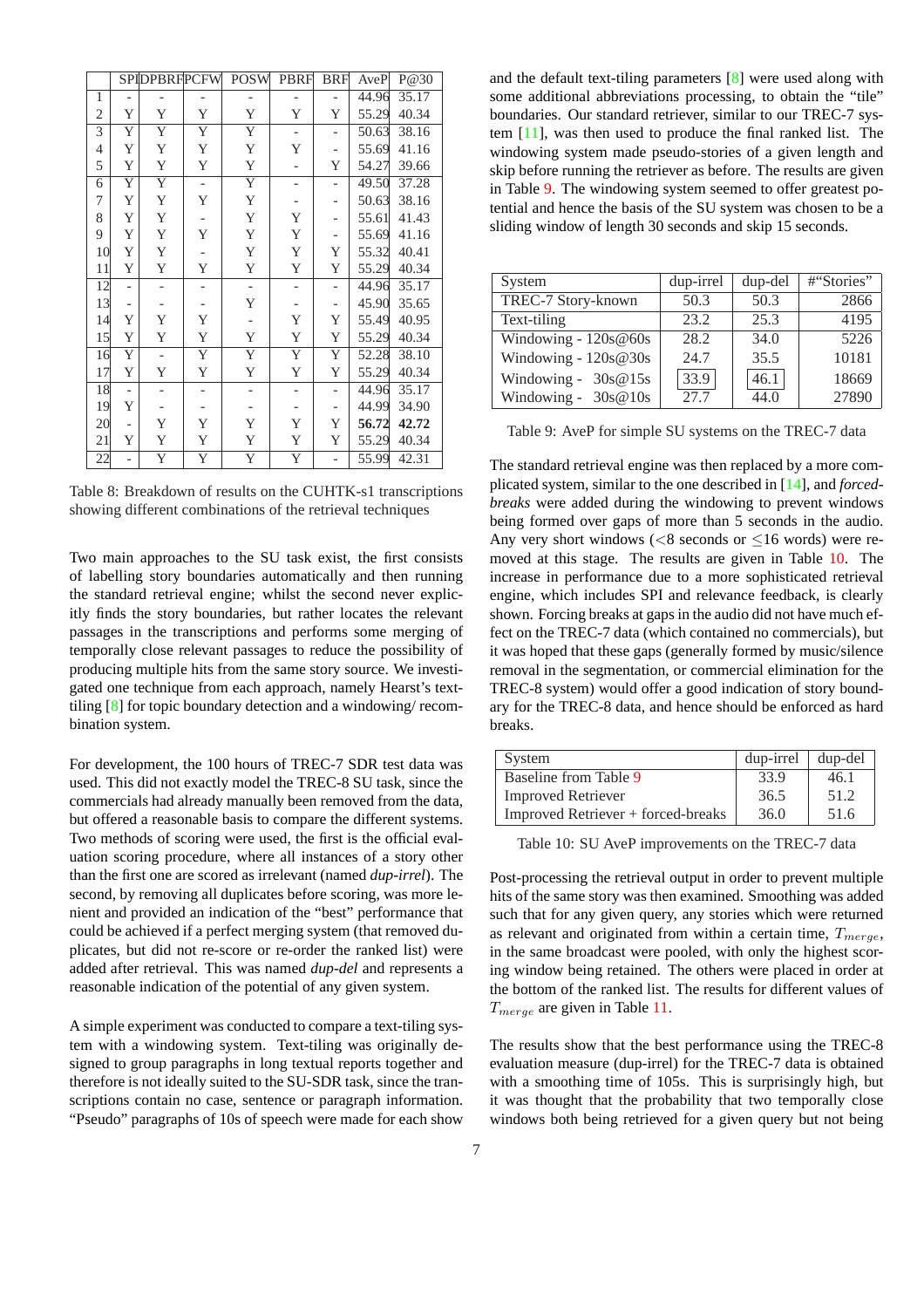<span id="page-7-0"></span>

| $T_{merge}$ |      | 15   | 30   | 45   | 60   |
|-------------|------|------|------|------|------|
| dup-irrel   | 36.0 | 45.0 | 45.6 | 46.2 | 46.9 |
| dup-del     | 51.6 | 51.6 | 51.1 | 50.7 | 50.6 |
| $T_{merge}$ | 75   | 90   | 105  | 120  |      |
| dup-irrel   | 47.5 | 47.8 | 48.1 | 48.0 |      |
| dup-del     | 50.6 | 50.3 | 50.3 | 50.0 |      |

Table 11: AveP for different merge times for post-processing on the TREC-7 data

from the same story was quite low. Since the TREC-8 collection contained more data and had a greater proportion of CNN broadcasts, which generally produce shorter stories, the parameter  $T_{merge}$  was set to the sub-optimal, but shorter 75s for the TREC-8 evaluation.

Attempts were made to modify the score from the retriever of any window which represented a merged group of windows, before re-ordering during the post-processing phase, but this proved not to be beneficial for the TREC-7 data. Finally hard breaks, as defined by a certain length gap in the audio, were also enforced in the post-processing phase, so that no merging could take place over such a break. The results are given in Table 12 for a  $T_{merge}$  of 75 seconds and 120s.

| Audio Gap        | $T_{merge} = 75s$ |         | $T_{merge} = 120s$ |         |
|------------------|-------------------|---------|--------------------|---------|
| for Boundary     | dup-irrel         | dup-del | dup-irrel          | dup-del |
| 100s or $\infty$ | 47.51             | 50.62   | 48.03              | 50.03   |
| 15s              | 47.46             | 50.61   | 48.05              | 50.11   |
| 10s              | 47.49             | 50.63   | 48.08              | 50.13   |
| 5s               | 47.46             | 50.64   | 48.34              | 50.45   |

Table 12: Effect of enforcing hard boundaries in post-processing on TREC-7 data

No real benefit is shown for the TREC-7 data when the smoothing is relatively conservative, but for the case of  $T_{merge}=120$ s, when the smoothing time is greater than optimal value, the enforcement of boundaries for audio gaps of 5s does increase performance slightly. Since the problem of over-smoothing was thought to be greater for TREC-8 as the commercials had not been manually removed, the enforcement of boundaries at 5s gaps in the audio was maintained.

The final system, summarised in Figure 2, gave an AveP of 41.47 (R-prec=41.98) on our own transcriptions on the TREC-8 task. A more detailed analysis of the SU results for TREC-8 can be found in [13].

### **6. CROSS-RECOGNISER EXPERIMENTS**

Several se[ts o](#page-9-0)f transcriptions from other participating sites were offered to allow comparisons to be made between retrieval using different recognition systems. The detailed breakdown of the word error rate of these transcriptions is given in Table 7 in section 3.1. The AveP for both the SK and SU runs, along with



Figure 2: The TREC-8 SU system

the term error rate [10] after stopping and stemming (SSTER) and word error rate (WER) is given in Table 13. The AveP for a benchmark system with no relevance feedback, document expansion or parallel collection frequency weights (BASE) is given as a comparis[on.](#page-9-0)<sup>3</sup>

The term error rate after document expansion (DETER) is also given in Table 13 as a comparison. To calculate this measure, pre-processing, poset mapping and then document expansion are performed on both the reference and hypothesis transcriptions before the standard term error rate is calculated.<sup>4</sup>

|                             | Error Rate on 10hr subset |      |                    | <b>Average Precision</b> |             |       |
|-----------------------------|---------------------------|------|--------------------|--------------------------|-------------|-------|
| Recogniser WER              |                           |      | <b>SSTER DETER</b> | <b>SK</b>                | <b>BASE</b> | SU    |
| $ cc\text{-}proc$           | 8.8                       | 14.2 | 30.82              | 54.93                    | 48.54       |       |
| cc-unproc                   | 12.4                      | 18.0 | 83.07              | 52.32                    | 48.93       |       |
| $CUHTK-s1$                  | 20.5                      | 27.8 | 45.89              | 55.29                    | 46.04       | 41.47 |
| <b>LIMSI</b>                | 21.5                      | 29.1 | 47.25              | 54.12                    | 45.19       | 40.19 |
| $\text{CUHTK-p1}\vert 26.6$ |                           | 36.5 | 56.13              | 54.51                    | 44.84       | 41.50 |
| NIST-B <sub>2</sub>         | 26.7                      | 35.0 | 51.56              | 53.02                    | 43.64       | 38.70 |
| NIST-B1                     | 27.5                      | 36.1 | 81.12              | 49.63                    | 43.25       | 38.62 |
| AT&T                        | 29.3                      | 38.6 | 55.73              | 52.75                    | 43.89       |       |
| Sheffield                   | 32.0                      | 44.7 | 60.66              | 52.85                    | 42.47       | 38.24 |
| <b>CMU</b>                  | 64.4                      | 77.8 | 103.52 39.36       |                          | 31.37       |       |

Table 13: AveP for SK and SU cross-recogniser evaluation conditions with corresponding transcription error rates

Figure 3 shows the relationship between stopped-stemmed term error rates (SSTER) and AveP. Whilst the benchmark (BASE) performance can be predicted reasonably well from SSTER, there is more, seemingly unpredictable, variation for the case of the compl[ete](#page-8-0) SK system. In particular, the AveP for the NIST-B1

 $3$ The unprocessed version of the closed caption transcriptions cc-unproc is not included in all the subsequent analysis since it does not reflect the standard output format

<sup>&</sup>lt;sup>4</sup>Since there is no guarantee that the terms added to the reference transcriptions during document expansion will be "good" terms for the subsequent retrieval runs, the new "reference" transcriptions may no longer represent the ideal case, but it was hoped that this measure would allow the effects of document expansion to be seen and in particular to show up any major problems which occurred during the document expansion process.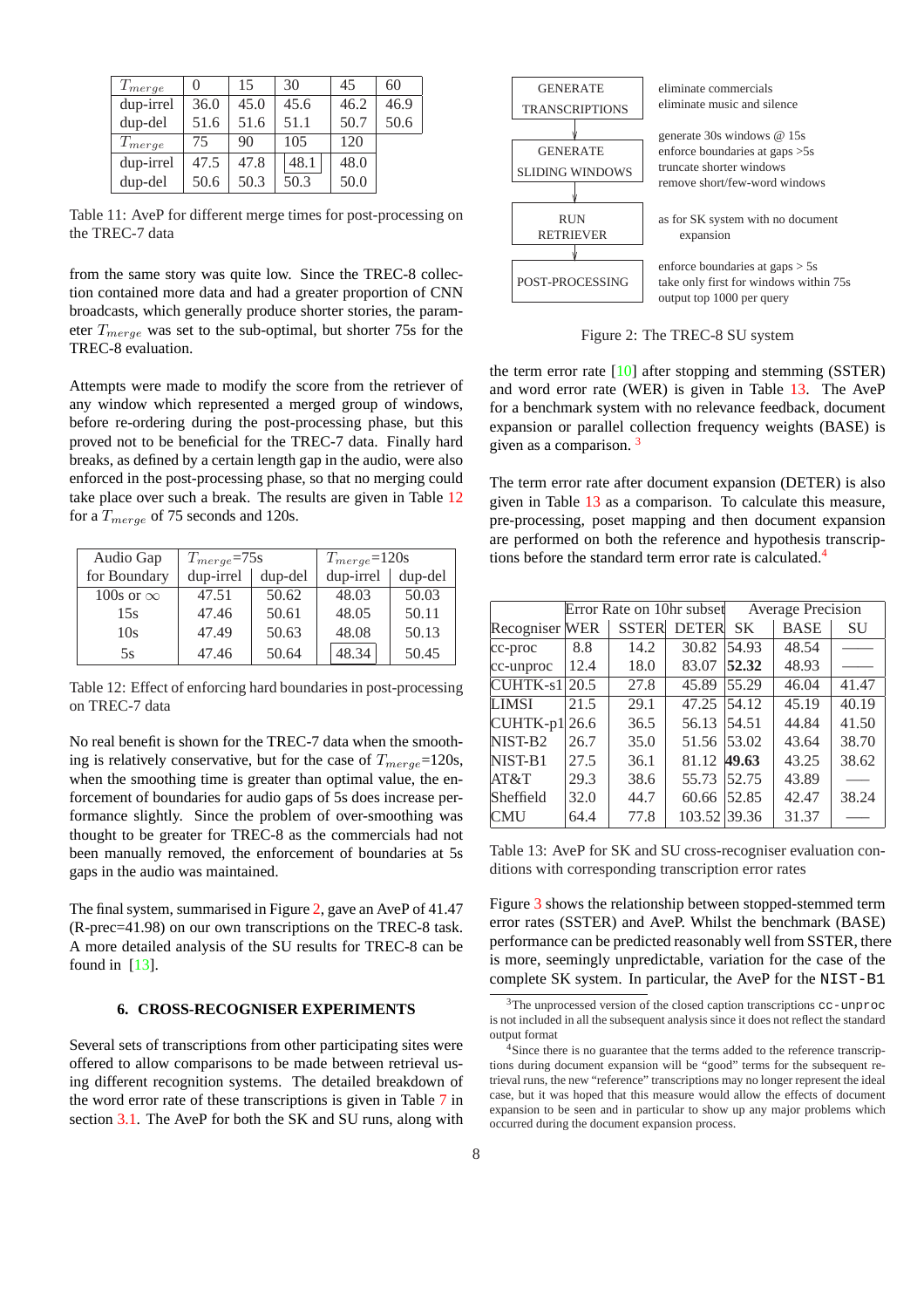<span id="page-8-0"></span>

Figure 3: Relationship between AveP and SSTER

and cc-unproc runs is much worse than that predicted by the SSTER. However, the DETER for both these cases is unusually high, suggesting the problem for these runs lay in the document expansion process.<sup>5</sup>

It is interesting to note that the best-fit lines for both the complete SK system and the benchmark SK cases are almost parallel, ( gradients -0.26 and -0.27 respectively), showing that the inclusion of relevance feedback for query and document expansion and parallel collection frequency weights improves the overall AveP by around 8.5% absolute across the complete range of transcription error rates.

The SU results follow a roughly similar pattern, suggesting that generally transcriptions which work well for the SK case also work well for the SU case. It is pleasing to note that the output from the first pass of our system, CUHTK-p1, does better than might be predicted from its error rate. This is due in part to the reduction in false alarms because of the elimination of commercials in the system. This is confirmed by the results given in Table 14, which show that the AveP on CUHTK-p1 transcriptions would have fallen by 0.5% if the commercial detector had not been used, whereas the performance on LIMSIs transcriptions increases by over 0.5% when the detected commercials are filtered out during the post-processing stage (see  $[13]$  for more details).

| removed<br>removed           |  |
|------------------------------|--|
|                              |  |
| CUHTK-p1<br>41.00%<br>41.50% |  |
| 40.19%<br>40.75%<br>LIMSI    |  |

Table 14: Effect on AveP for the SU case when automatic commercial detection is included

#### **6.1. New TERs to Predict Performance**

Term Error Rates were introduced in [11] to model the input to the retriever more accurately than the traditional word error rate.

If knowledge about the retrieval process itself is known in advance, then the TER can be modified to exploit this information to model the retrieval process more closely and therefore hopefully provide a better predictor of the performance of the final system. An example of this is using SSTER, where the stopping, mapping and stemming processes used in the first stage of indexing the transcriptions, is incorporated into the error rate calculation.

If more information is known about how the scores are generated within the retriever for a given term, then new TERs can be defined which incorporate this information. The generic TER function thus becomes:

$$
TER = \frac{\sum_{w} [f_w(|R(w) - H(w)|)]}{\sum_{w} [f_w(R(w))]}
$$

where  $f_w$  is some function which generally depends on the word  $w, R$  is the reference and H the hypothesis. This can be seen to reduce to the standard TER when  $f$  is the identity function. Some other possibilities for the function  $f_w$  which allow the collection frequency weighting (inverse document frequency), $6$  or the combined weights formula to be included directly are:

$$
f_w(x) = x/n
$$
  
\n
$$
f_w(x) = x [log(N) - log(n_w)]
$$
  
\n
$$
f_w(x) = \frac{x [log(N) - log(n_w)] (K + 1)}{x + K[1 - b + b \text{ nd}]} \tag{1}
$$

where  $N$ ,  $K$ ,  $b$ ,  $n$  and ndl have the same meaning as in section 4.1.3. It is also possible to include the frequency of each term in the *query* as a scale factor within  $f_w$  if the queries are known, but this makes the score query-dependent, which may be undesirable, and care must be taken in defining the query terms if rel[evance](#page-4-0) feedback is used for query expansion.

The TERs using (1), including stopping, stemming, mapping, posets, document expansion and parallel collection frequency weights within the combined weighting formula are given in Table 15. Unfortunately these numbers do not appear to offer a better predictor for our AveP results. This may be because the words added to the "reference" during document expansion may not be the best in terms of retrieval performance, or that only the query terms themselves should be taken into account, or simply the overall performance on the entire 500 hour collection cannot be predicted well using the scored 10 hour subset.

| Rec.  | <b>HTK</b> |       | $cc$ -proc   HTK-p1 | <b>LIMSI</b> | NIST-B <sub>2</sub> |
|-------|------------|-------|---------------------|--------------|---------------------|
| Error | 55.51      | 37.93 | 67.86               | 57.20        | 62.46               |
| Rec.  | Sheff      | AT&T  | cc-unproc           | NIST-B1      | <b>CMU</b>          |
| Error | 72.80      | 66.79 | 104.75              | 91.90        | 121.68              |

Table 15: Term error rate modelling stopping, stemming, mapping, posets, document expansion and PCFW with combined weighting on the scored 10 hour subset

<sup>&</sup>lt;sup>5</sup>It was found that a disk filling up during the document expansion process for NIST-B1 was responsible for the relatively poor performance for this case. When rectified, the AveP for NIST-B1 was 52.81

<sup>&</sup>lt;sup>6</sup>Another method of modifying the TER to model retrieval weighting more closely can be found in [20]